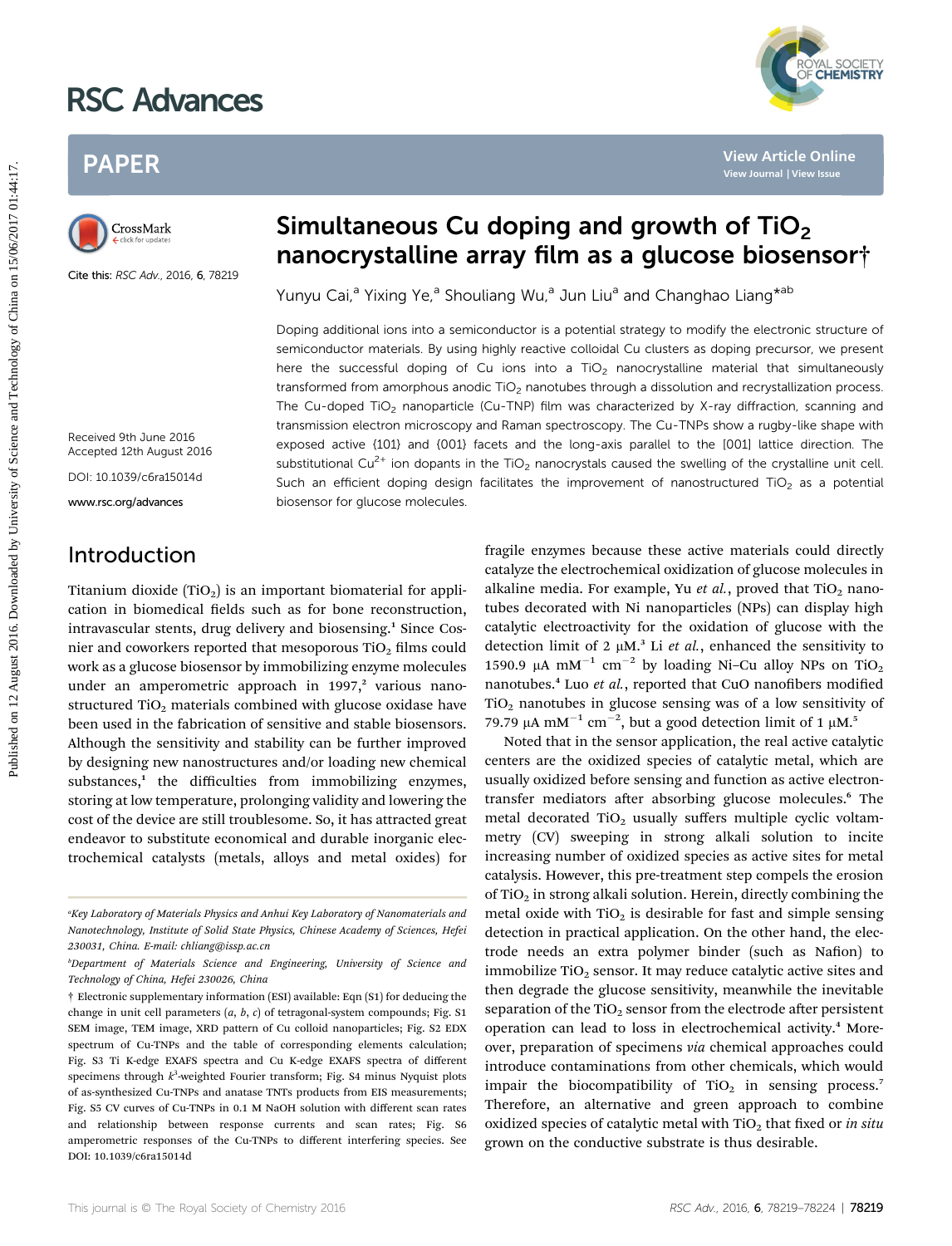Doping is an effective way to introduce metallic ions or oxidized species into compounds. There are various methods such as sol-gel,<sup>8</sup> magnetron sputtering,<sup>9</sup> and solution impregnation,<sup>10</sup> proposed for doping in TiO<sub>2</sub> for photocatalysis and biosensor. However, achieving green and uniform doping in  $TiO<sub>2</sub>$  crystalline lattice and simultaneously immobilizing the asformed doped composite on a fixed substrate remains a great challenge. Particularly for doping in nanoscale crystals, the selfpurification effect of nanoscale crystalline even results in segregation or accumulation of impurities on surfaces or grain boundaries.<sup>11,12</sup> Many reports have proved that  $TiO<sub>2</sub>$  nanotubes (TNTs) array film could be in situ anodized on Ti substrate to form a Schottky-type contact that benefit the rapid transport of electrons to Ti substrate in biosensing process.<sup>4</sup> An appropriate and green doping strategy to get uniform distribution of impurities in TiO<sub>2</sub> array structure together with immobilized Ti substrate is favor for practical sensor application. PSC Absences<br>
Doping is an effective way to introduce metallic base of duration, and 100 mJ par pulse energy. The first conduction of the science and the science and the science of annotation and the science of China on th

Laser ablation in liquids (LAL) is a powerful technique to obtain high purity nanocrystals with unique physicochemical properties.<sup>13</sup>–<sup>16</sup> LAL employs the high temperatures and high pressure characteristics in laser-induced plasma plume, which lead to unsaturated valences and defects on the surface of the resulted nanocrystals because of the nonequilibrium growth processes.<sup>15</sup> Here, to use the array structure of TNTs as an immobilized substrate, we intentionally select LAL-derived reactive Cu colloid as the precursor of dopants. We demonstrated the efficiency of in situ doping of  $Cu^{2+}$  ions in TiO<sub>2</sub> in a dissolution–recrystallization process under hydrothermal treatment. The  $Cu^{2+}$  ions dopants in anatase nanocrystals increased the swelling of crystal unit cell.

### Experimental

#### Preparation of TNTs by anodic oxidation of Ti

A 0.25 mm thick Ti foil (99.99%) was sequentially cleaned in acetone, ethyl alcohol, and water under sonication, and then dried in air at room temperature. All of the chemical solvents and reagents are analytical grade. The anodizing electrolyte is ethylene glycol solvent containing 0.25 wt% NH4F and 2 vol% H2O. One side of the metal Ti foil contacted with the electrolyte through a 15 cm diameter O-ring. Graphite was used as the counter electrode in a two-electrode cell. Anodic oxidation was conducted at room temperature for 90 min at a DC voltage of 60 V. After repeated washing with deionized water and drying, some pieces of the as-formed TNTs films were annealed at 450  $\degree$ C for 2 h for the subsequent comparative experiments and some films were kept amorphous for hydrothermal procedure.

#### Hydrothermal treatment of LAL-derived Cu colloid and TNTs film

Colloidal Cu solution was prepared by LAL technique (Fig. S1 in ESI†). Briefly, a Cu target (99.99%) was immobilized on a supporter in a vessel filled with 15 mL deionized water. The Cu target was then irradiated for 10 min by an Nd/YAG pulsed laser with 1064 nm wavelength, 10 Hz frequency, 10 ns pulse

duration, and 100 mJ per pulse energy. The fresh colloid (15 mL) was sealed in an autoclave containing a piece of amorphous TNTs film. The hydrothermal reaction proceeded for 15 h at 200 °C. After the reaction, the film was obtained and repeatedly washed in deionized water, and finally dried for further investigations.

#### Structural characterization and properties of Cu-doped TiO2  $NP film$

An FEI Sirion 200 field-emission scanning electron microscopy (FESEM) was used to evaluate the morphology of the film product. The crystalline structure was investigated on highresolution transmission electron microscopy (HRTEM) (JEM, JEOL-2010). In TEM sample preparation, small amount of the product was stripped from the Ti metal substrate and then ultrasonically dispersed in ethanol, and the obtained suspensions were then dropped onto a holey-carbon coated molybdenum-grid. The phase structure was investigated by using X-ray diffraction (XRD) with the use of a Philips diffractometer (X'pert Pro) with Cu-K $\alpha$  radiation ( $\lambda = 1.5419$ A). Electrochemical CV spectra, amperometric curves, and impedance spectra curves of the Cu-doped  $TiO<sub>2</sub>$  nanoparticles (Cu-TNPs) and blank anatase TNTs were obtained through a Zahner IM6e Electrochemical Workstation to investigate the response as nonenzymatic glucose biosensors. Zeta potential of the Cu colloid was measured by a Zetasizer 3000 HSa.

The structural features of Cu-TNPs and annealed anatase TNTs without hydrothermal treatment were further analyzed through X-ray absorption fine structure (XAFS) spectrometer, including X-ray absorption near-edge structure (XANES) and extended X-ray absorption fine structure (EXAFS). The XAFS spectra for Cu-K edge of the Cu-TNPs and Ti-K edge of the two anatase TNTs samples (sample annealed at 450 °C and hydrothermally treated sample) were obtained by using beamline BL14W1, belonging to Shanghai synchrotron radiation, administrated by Shanghai Institute of Applied Physics (Shanghai, China). Transmission (standard Cu foil,  $Cu<sub>2</sub>O$ , and CuO) and fluorescence yield (Cu-TNPs and TNTs) spectra were obtained with the use of a double-crystal Si (111) monochromator, ion chambers, and a Ge solid-state detector equipped with Ni filter. The XAFS data were analyzed through an Athena program. Cu foil,  $Cu<sub>2</sub>O$ , and CuO were used to extract the experimental XANES features of the Cu metal, Cu $^{\circ}$ , and Cu $^{2+}$ ions, respectively.

# Results and discussion

Fig. 1a and b show the top and side view images (inserted plot) of the anodized TNTs before and after hydrothermal-treatment. The original TNTs-like shape disappeared and only the NPs accumulated which was depicted as a Cu-TNPs film array on the Ti substrate. Fig. 1b shows the compact assembly array of those NPs, with an average particle size of <100 nm standing on the upper surface of Cu-TNPs film. Seeing from the inserted plot in Fig. 1b, the NPs accumulated one by one along the direction of the original TNTs. The original thickness of TNTs array film was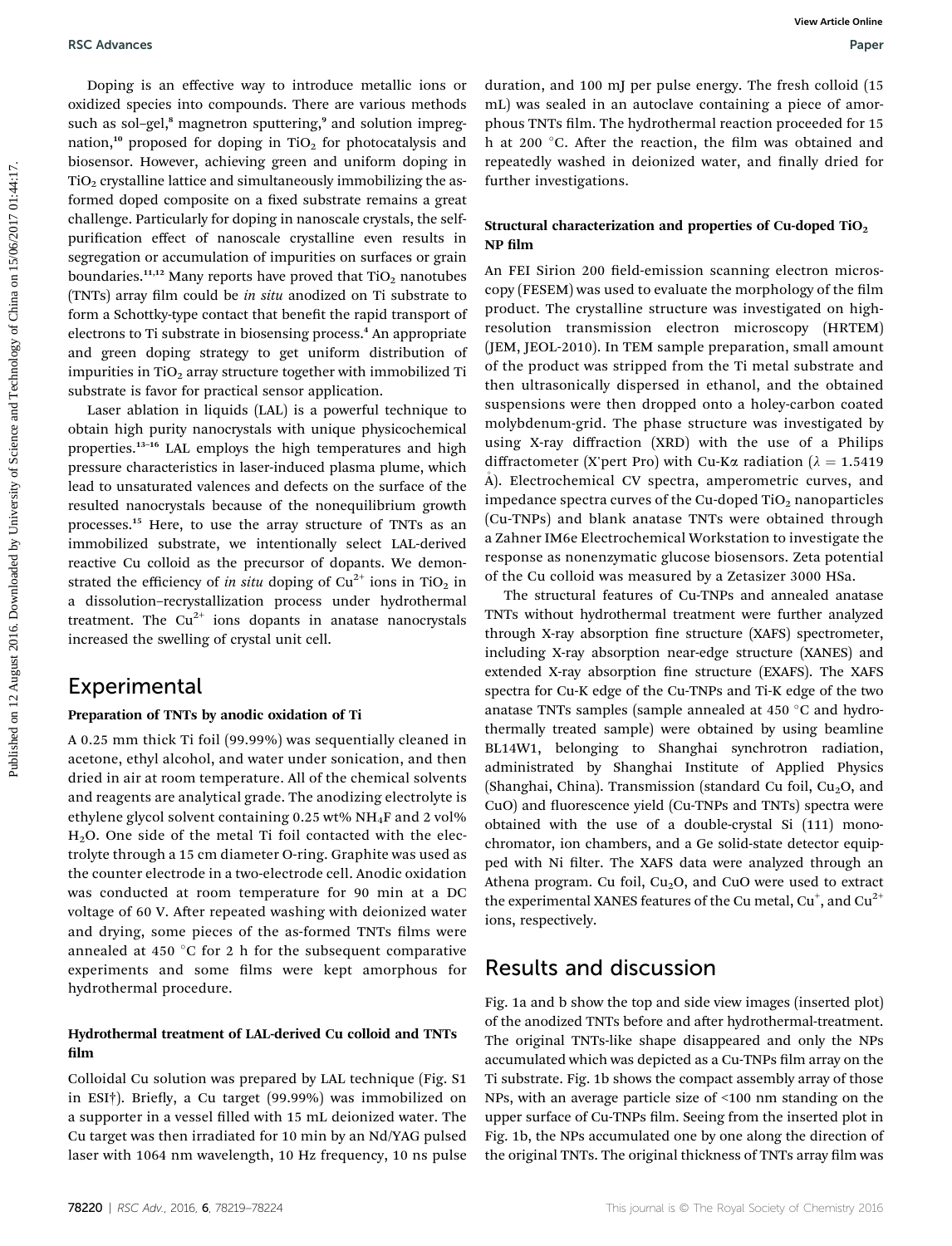

Fig. 1 Top and side views (inserted plot) of the amorphous TNTs (a) and Cu doped-TNPs (b).

about 4.6  $\mu$ m, and it was changed to about 400 nm after hydrothermal process.

HRTEM investigation provides more detailed structure and phase information. Fig. 2a shows a single particle in a rugby-like shape. The partial zone in the white rectangle was magnified in Fig. 2b and the corresponding selected area electron diffraction (SAED) pattern is shown in Fig. 2c. The lattice spacings of 4.74 and 3.53 A correspond to (002) and (101) crystalline planes of the anatase TiO<sub>2</sub>, the angle between the two planes (68.3 $^{\circ}$ ) is consistent with the standard data. The crystals grew along the long-axis of ellipsoid that is parallel to [001] lattice direction with the exposed active  $\{100\}$  and  $\{101\}$  facets. Corresponding to the assembled NPs in Fig. 2d, the elemental mapping images in Fig. 2e–g display the dispersion of O, Ti, and Cu, respectively, in the accumulated NPs. The amount of Cu was signicantly lesser than the other two elements. The result of energy-dispersive Xray spectroscopy shows that the atomic weight percentages of Ti and Cu were respectively 16.35 and 0.4 (Fig. S2 in ESI†). Public and the public distribution of the second interest of Control on 12 August 2016. Control on 12 August 2016. Control on 16/06/2017 01:45:17. The control of China on 16/06/2017 01:44:17. August 2016. The means of Chin

The XRD pattern shows the composition and structural information of the products. For comparison, TNTs samples were also annealed at 450  $\degree$ C for 2 h to form pure anatase phase. The XRD results (Fig. 3) indicated no significant difference between the anatase TNTs (red curve) and the Cu-TNPs (blue curve). All of the peaks are consistent with the data of standard cards [JCPDS card no. 21-1272 (anatase  $TiO<sub>2</sub>$ ) and JCPDS card



Fig. 3 XRD patterns of Cu-TNPs, anatase TNTs, and metal Ti foil.

no. 44-1294 (hexagonal Ti)]. The observed phases were consistent with the HRTEM analysis. However, three peaks at 25.4 (101), 48.0 $^{\circ}$  (200), and 63.0 $^{\circ}$  (204) of the anatase TNTs film a little shifted to the low-angle direction, thereby leading to the increase in d-spacings of (101), (200), and (204) planes from 3.520, 1.892, and 1.480 Å to 3.532, 1.901 and 1.487 Å, respectively. According to eqn (S1) in ESI† for tetragonal-system compounds, the change in unit cell parameters  $(a, b, c)$  could be deduced. In this study, the  $a$  and  $c$  values increased from 3.785 and 9.513 Å to 3.803 and 9.543 Å in the anatase structure. The distortion of anatase lattice could be due to the doping of Cu species in the inner sites of original lattices.

Fig. 4 shows the Raman spectra of the annealed TNTs (black curve) and Cu-TNPs (red curve). The four typical Raman peaks of the anatase phase were found at 147  $cm^{-1}$  (E<sub>g</sub> mode), 399  $cm^{-1}$  (B<sub>1g</sub> mode), 517  $cm^{-1}$  (both A<sub>1g</sub> and B<sub>1g</sub> modes), and 637  $\text{cm}^{-1}$  (E<sub>g</sub> mode) for the TNTs sample.<sup>17</sup> The dominant phase of Cu-TNPs is also the anatase  $TiO<sub>2</sub>$  structure as XRD results. Similar to many reports about introducing metal ions into  $TiO<sub>2</sub>$ lattice by substitutional strategy,<sup>18,19</sup> Raman active modes of Cu-TNPs slightly shifted to lower frequency zone, respectively at



Fig. 2 (a) TEM image of a single Cu-TNPs; (b) magnified image of NP in (a); (c) corresponding SAED pattern of NP in (b); and (d) TEM image of accumulated NPs. (e–g) Elemental mapping images of O, Ti, and Cu corresponding to that in (d).



Fig. 4 Raman spectra of Cu-TNPs and anatase TNTs.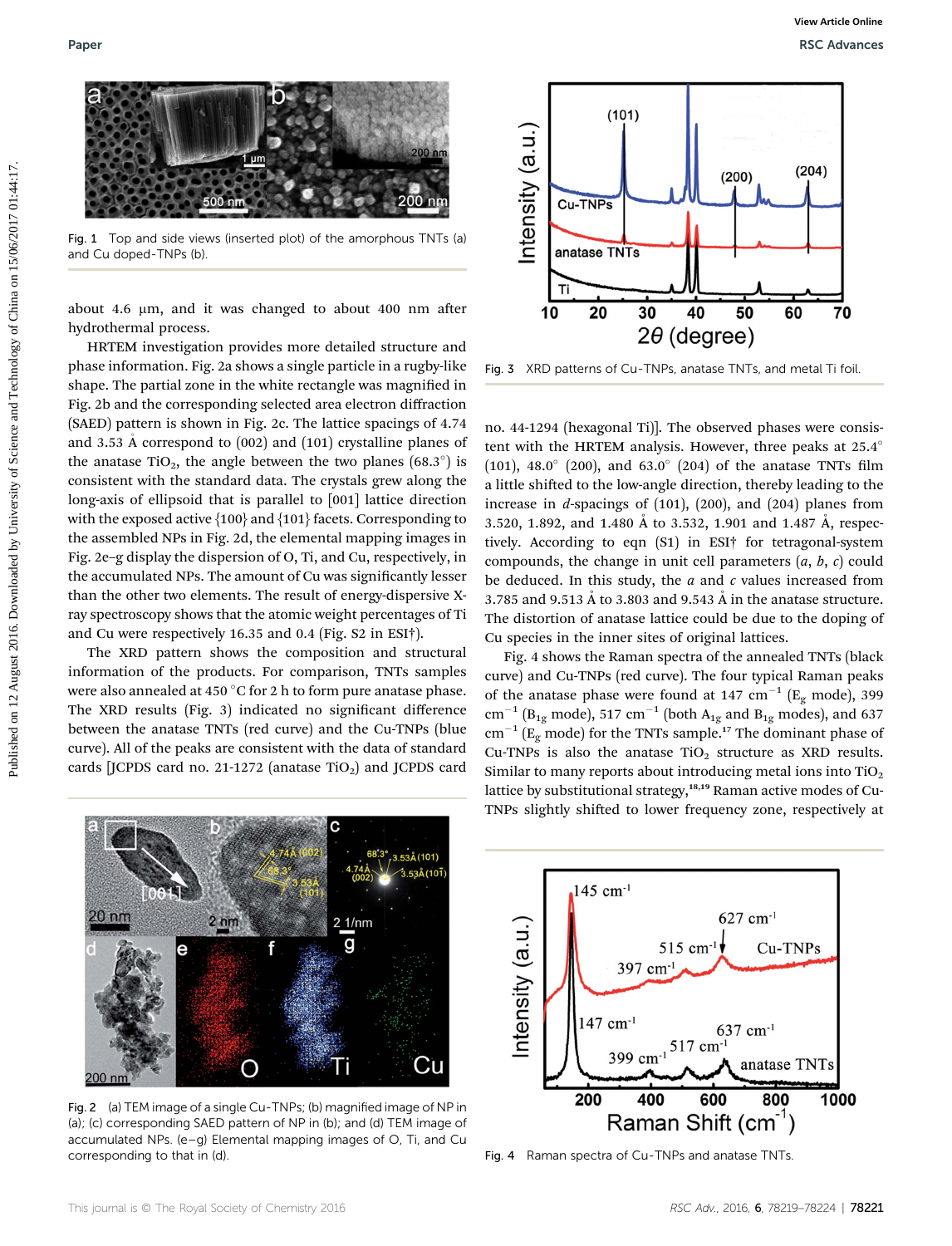$145 \text{ cm}^{-1}$ , 397  $\text{cm}^{-1}$ , 515  $\text{cm}^{-1}$  and 627  $\text{cm}^{-1}$ . Based on the extensive energetic computation results, it was especially easier for transition metals to substitute Ti sites than to form interstitial defects.<sup>20</sup> Here, we proposed that the shift of Raman peaks was due to the enlargement of anatase lattice by substitutional doping of Cu ions.

Fig. 5a shows the Cu K-edge XAFS spectra of the Cu foil,  $Cu<sub>2</sub>O$ , CuO, and the as-prepared Cu-TNPs, and Fig. 5b shows the corresponding XANES spectra of these samples at the pre-edge region. In the XAFS spectrum, it is obvious to find that the dominant main peak and the shoulder peaks at the post-edge region of the Cu-TNPs most resembled those of CuO. In the XANES spectra, the pre-edge peaks were always intrinsic for various Cu ions species.<sup>21</sup> The characteristic peaks of the  $Cu^{2+}$ ions were found at (i) approximately 8976 eV to 8979 eV (a very weak absorption caused by the dipole-forbidden 1s  $\rightarrow$  3d electronic transition), and (ii) at approximately 8985 eV to 8988 eV as a shoulder peak, as well as at approximately 8995 eV to 8998 eV as an intense peak (both attributed to the 1s  $\rightarrow$  4p transition). The  $Cu<sup>+</sup>$  ions are normally discriminated by a single peak at 8983 eV to 8984 eV. In Fig. 5b, peak A at 8978 eV and peak B at 8986 eV were observed for CuO, whereas the peaks C and D were found at 8983 and 8982 eV, respectively, which correspond to the pre-edge absorption of  $Cu<sup>+</sup>$  ions in  $Cu<sub>2</sub>O$  and Cu atoms in the Cu foil. For the Cu-TNPs, the weak pre-edge absorption at 8978 eV (peak A) and the intense peak between 8995 eV and 8998 eV both belong to  $Cu^{2+}$  ions were found. However, the pre-edge shoulder peak B wasn't observed probably due to the low concentration of dopants. Therefore, the oxidation state of the Cu species in the Cu-TNPs sample was  $Cu<sup>2+</sup>$  ions. The post-edge region of the XAFS spectrum (EXAFS) could be presented in energy space, such as in Fig. 5a and b. EXAFS could also be shown in wave-vector space  $(k \text{ space})$  with the use of  $k^3$ -weighted Fourier transform in Athena programs. Fig. S3a in ESI† shows the EXAFS spectra of the Ti K-edge absorption of the annealed TNT sample without hydrothermal treatment and the Cu-TNPs sample, while Fig. S3b† compares the Cu K-edge EXAFS spectra of Cu foil,  $Cu<sub>2</sub>O$ , CuO and Cu-TNPs in k-space. The Ti K-edge curves for the annealed TNTs (black) and the Cu-TNPs (red) were almost the same. Therefore, the coordination environments have no significant variation for the Ti<sup>4+</sup> ions in the anatase TiO<sub>2</sub> with and without hydrothermal treatment. For the Cu-TNPs Cu K-edge in Fig. S3b,† the oscillation trend in the k-space apparently departed from the other PEC AReances into the state of the state of the state of the state of the state of the state of the state of the state of the state of the state of the state of the state of the state of the state of the state of the state

three curves of Cu foil,  $Cu<sub>2</sub>O$ , CuO, respectively. This phenomenon further proved that the coordination circumstances of the dopants in anatase lattice varied with Cu species in metal Cu or oxides. We could thus assume that the dopants did not change the anatase lattice environment largely, which was consistent with the above data analysis.

Fig. 6 was the general schematic view of the formation of Cu TNPs array film from TNTs array film with a simultaneous doping process. Amorphous TNTs could dissolve in situ as  $TiO<sub>6</sub>$ octahedral unit in water under hydrothermal conditions and then recrystallize as anatase NPs, which are inclined to deposit at the undissolved surfaces of TNTs.<sup>22,26</sup> These NPs accumulate along the direction of original array after absolute dissolution of the TNT film. For the anatase phase of TiO<sub>2</sub>, each octahedral  $TiO<sub>6</sub>$  unit is connected with other four units by edge-sharing and with another four by corner-sharing. In addition, the surface of  $TiO_6$  was negatively charged because of the surplus of  $O^{2-}$  ions, whereas the zeta potential of the as-formed colloid was approximately +23.5 mV, thereby indicating that the surfaces of LAL-generated colloidal Cu clusters were positively charged. The electrostatic attraction results in Cu doping during the recrystallization process. As substitutional dopants in the lattice,  $Cu^{2+}$  ions can occupy the site of  $Ti^{4+}$  ions in TiO<sub>6</sub> octahedrons.<sup>23</sup> Although less bonding of the substitutional species with the nearest  $O^{2-}$  ions could not be neglected totally, the major role of larger  $Cu^{2+}$  ions was to swell the unit cell in accordance with the enlarged  $a$  and  $c$  lattice parameters according to XRD, Raman and XAFS analysis.

Cu is famous in oxidizing carbohydrate without surface poisoning in biosensing.<sup>24</sup> Glucose is a typical biosensing target because it is essential to organisms, and electrochemical technology is a popular technique for biosensing assessment. All of the tests were conducted with the use of saturated Ag/AgCl as the reference electrode and Pt foil as the counter electrode. Both the anatase TNTs and the Cu-TNPs were used as working electrodes and sealed with the use of an epoxy resin, leaving an exposed area of 7  $\text{cm}^2$  on the top surface. Fig. 7a shows the CV sweeps of the two samples in 0.1 M NaOH aqueous solutions with and without 10 mM glucose solute. The sweeping at 50 mV  $s^{-1}$  was from 0 V to +0.8 V and then back to 0 V. Curves A and B, which are for the anatase TNTs, are close to rectangles and did



Fig. 5 (a) XAFS spectra of Cu foil,  $Cu<sub>2</sub>O$ , CuO, and Cu-TNPs; (b) XANES spectra of Cu foil,  $Cu<sub>2</sub>O$ , CuO, and Cu-TNPs in (a).



Fig. 6 Schematic illustration of formation of Cu TNPs array film.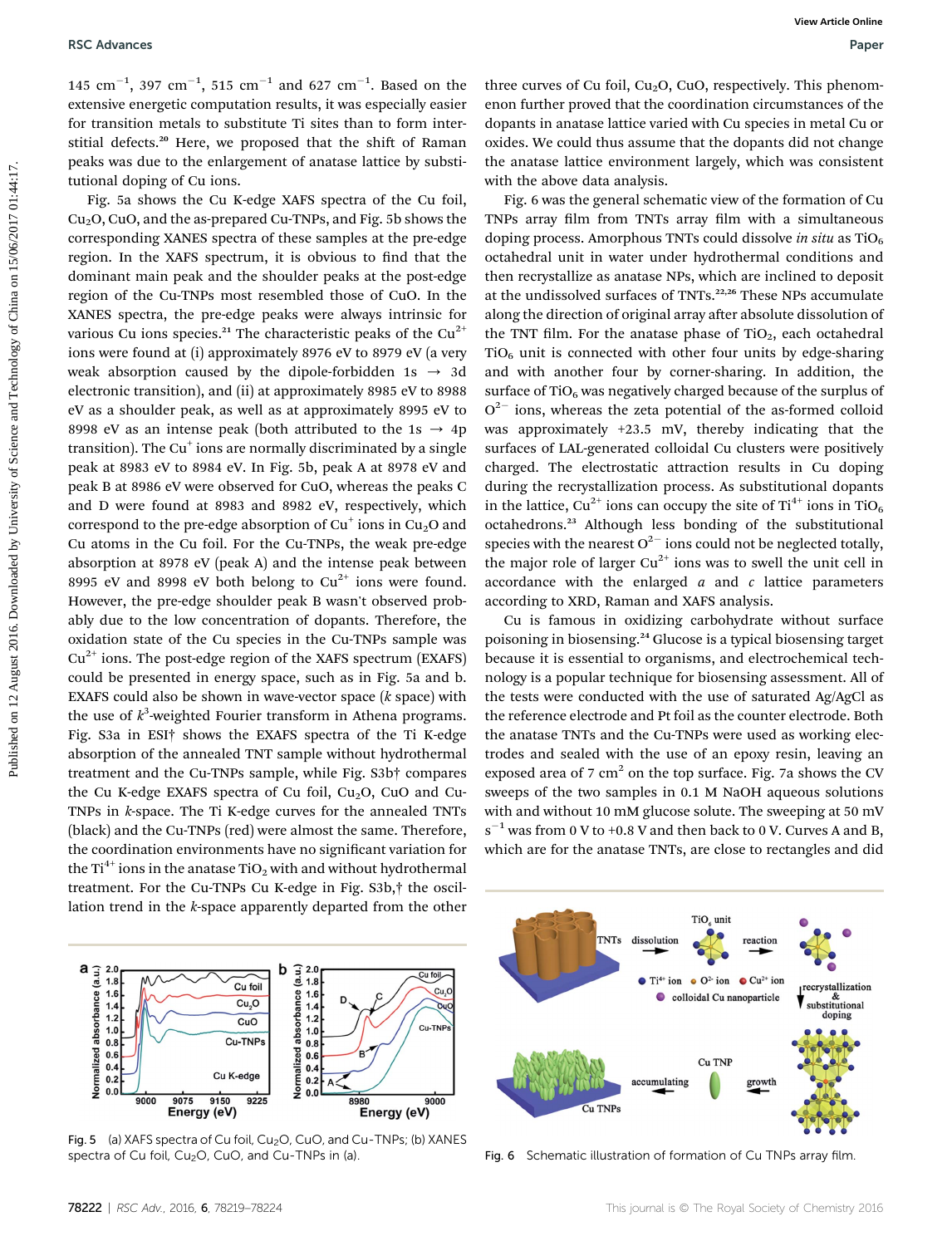

Fig. 7 (a) CV sweeping of anatase TNTs in 0.1 M NaOH solution (curve A) and in 0.1 M NaOH solution with 10 mM glucose (curve B); Cu-TNPs in 0.1 M NaOH solution (curve C) and in 0.1 M NaOH solution with 10 mM glucose (curve D). (b) 30 times CV sweeping of Cu-TNPs in 0.1 M NaOH solution with 10 mM glucose. (c) Amperometric response of Cu-TNPs and anatase TNTs at +0.65 V with successive addition of 7.5 mL glucose solution (100 mM) at 5 min intervals in 15 mL NaOH solution (0.1 M). (d) Linear relationship between the oxidation current of Cu-TNPs and glucose concentration.

not show any response triggered by the absorbed molecules on the surface of the electrode. Curve C also did not display any oxidation or reduction peaks. Only curve D showed an apparent current response at approximately +0.65 V, which was attributed to the oxidation peak of glucose on active  $Cu^{2+}/Cu^{3+}$  electrontransfer mediators.<sup>25</sup>

The reaction processes<sup>6</sup> are described with the use of eqn  $(1)$ – (3). Without pre-oxidation of the electrode, the Cu<sup>2+</sup> ions in the  $TiO<sub>2</sub>$  NPs could directly function as active sites for glucose oxidation. The 30 successive sweeps in NaOH solution with glucose (Fig. 7b) confirmed that the doped electrode was stable under CV. Fig. 7c shows the amperometric responses of the anatase TNTs and the Cu-TNPs with added 7.5  $\mu$ L pure glucose aqueous solution (100 mM) at 5 min intervals in 15 mL NaOH solution (0.1 M) under  $+0.65$  V oxidation potential. No significant current response was found for the anatase TNTs, whereas the current increased significantly at each addition of glucose for the Cu-TNPs. The initial current response of the anatase TNTs was higher than that of Cu-TNPs, which is possibly due to the enhanced interfacial impedance of the accumulation NPs (Fig. S4, see ESI†). Fig. 7d shows the linear relationship between the response current of Cu-TNPs and the concentration of glucose in NaOH solution. This relationship directly reflected the fast and stable sensor behaviours of Cu-TNPs in response to glucose molecules. In order to estimate the kinetics of Cu-TNPs electrode, the CV curves (in Fig. S5(a)†) of the specimen measured in 0.1 M NaOH solution at different scan rates (from 10 mV s<sup>-1</sup> to 150 mV s<sup>-1</sup>) were tested. The response currents were read at  $+$  0.65 V. Fig. S5(b)<sup> $\dagger$ </sup> shows the nearly linear relationship between the response currents and the square roots of scan rates. It indicated that the electrocatalytic process on the

surface of Cu-TNPs was in diffusion controlled. According to the standard deviation derived from Fig. 7d, the detection limit of glucose was found to be about 40 mM. In Fig. S6,† selectivity of the Cu-TNPs was studied by adding interfering species during Amperometric response test. Ascorbic acid, fructose and uric acid were selected as interfering molecules. It showed that the Cu-TNPs electrode could sensitively discriminate glucose molecules, but could not obviously response to the interfering molecules.

$$
Cu^{2+} \rightarrow Cu^{3+} + e^-
$$
 (1)

$$
Cu^{3+} + glucose \rightarrow Cu^{2+} + intermediate
$$
 (2)

$$
Cu^{3+} + intermediate \rightarrow Cu^{2+} + product
$$
 (3)

# Conclusions

In summary, we developed an efficient doping and in situ phase modification route to obtain Cu-doped TiO<sub>2</sub> nanocrystalline film by hydrothermal treatment with the use of anodic TNTs and LAL-derived colloidal Cu clusters as precursors. The Cudoped anatase NPs accumulated one by one along the original direction of the initial amorphous TNTs, thereby resulting in a new TiO<sub>2</sub> NPs film on the immobilized Ti substrate. The unique array morphology was observed even after TNTs dissolution and in situ phase transition from amorphous  $TiO<sub>2</sub>$  to rugby-shaped single-crystal TiO<sub>2</sub> NPs with preferred  $[001]$  longaxis growth direction and exposed active {001}, {101} facets. The substitutional Cu dopants in the anatase nanocrystals caused the swelling of crystal unit cell. The film showed an excellent biosensing performance in the electrochemical test with the use of glucose molecules as targets. The present experimental design for fabricating doped-TiO<sub>2</sub> NPs film on immobilized substrate could be extended to the construction of similar structures for device in other applications.

### Acknowledgements

This work was financial supported by the National Basic Research Program of China (2014CB931704), the National Natural Science Foundation of China (NSFC, No. 51371166, 51571186, 11404338, 11304315, 51401206, 11504375) and China Postdoctoral Science Foundation.

### References

- 1 S. L. Wu, Z. Y. Weng, X. M. Liu, K. W. K. Yeung and P. K. Chu, Adv. Funct. Mater., 2014, 35, 5464.
- 2 S. Cosnier, C. Gondran, A. Senillou, M. Gratzel and N. Vlachopoulos, Electroanalysis, 1997, 9, 1387.
- 3 S. J. Yu, X. Peng, G. Z. Cao, M. Zhou, L. Qiao, J. Y. Yao and H. C. He, Electrochim. Acta, 2012, 76, 512.
- 4 X. L. Li, J. Y. Yao, F. L. Liu, H. C. He, M. Zhou, N. Mao, P. Xiao and Y. H. Zhang, Sens. Actuators, B, 2013, 181, 501.